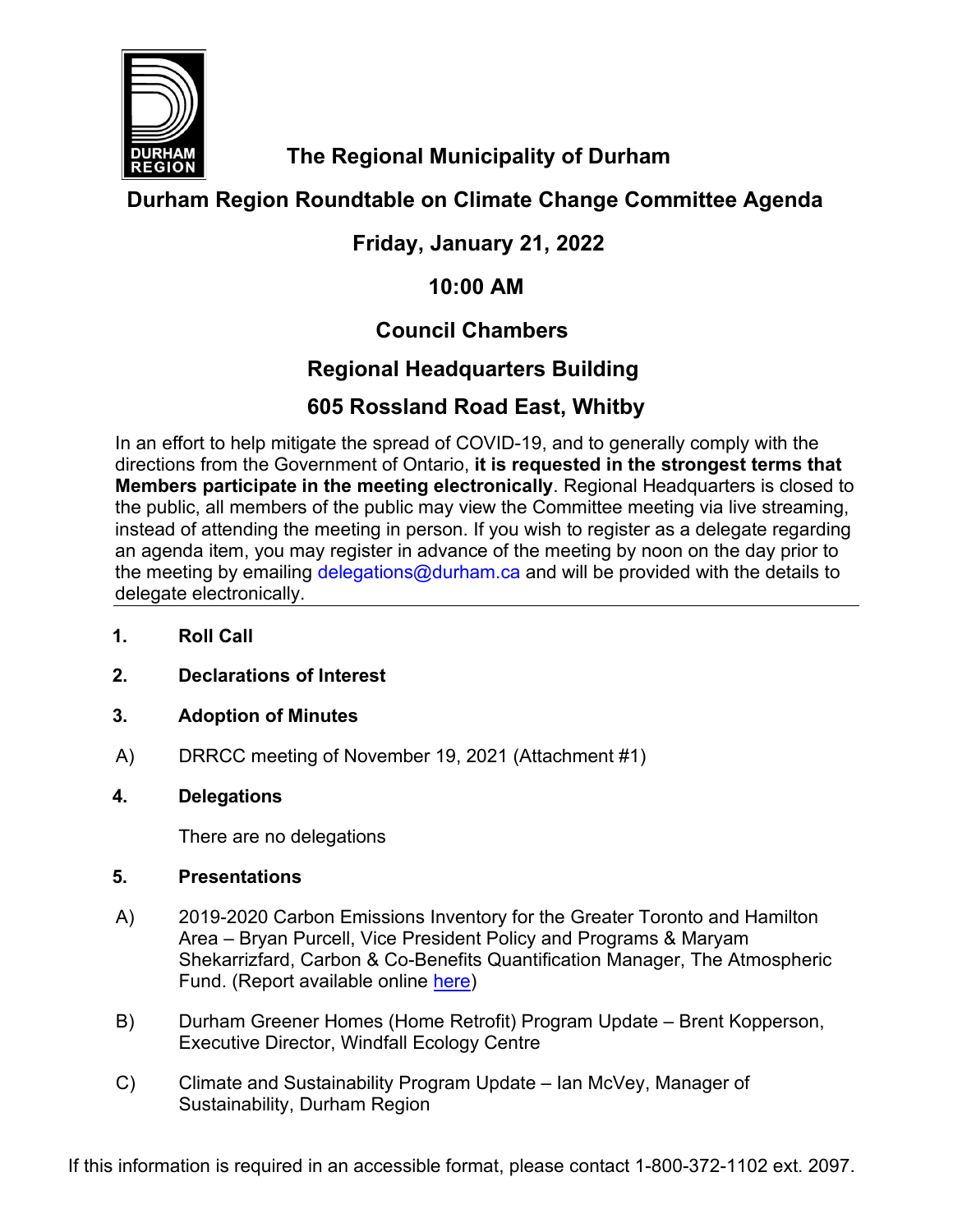# **6. Items for Information and discussion**

- A) LEAF Backyard Tree Planting Program Year 2 Interim Report July 2021- December 2021 (Attachment #2)
- B) Durham Region Transit E-Mission Zero Emission Transit Program Update. Fall 2021 Staff report to Durham Region Transit Executive Committee available [here](https://icreate7.esolutionsgroup.ca/11111068_DurhamRegion/en/regional-government/resources/Documents/Council/Transit-Committees-Reports/2021/2021-DRT-21.pdf)
- C) City of Toronto TransformTO Net Zero Strategy A climate action pathway to 2030 and beyond (Report available online [here\)](https://www.toronto.ca/legdocs/mmis/2021/ie/bgrd/backgroundfile-173758.pdf)
- D) Federation of Canadian Municipalities Free Climate Leadership Course for Elected Officials – applications due January 26, 2022. More information available [here](https://fcm.ca/en/resources/mcip/climate-leadership-course-elected-officials?utm_source=newsletter&utm_medium=email&utm_content=Learn%20more%20and%20apply%20by%20January%2026%2C%202022&utm_campaign=FCM%20Connect)
- E) Call for applications Agents of Change Program, ICLEI Canada funding and resources to develop a local government volunteer engagement program for climate action. More information available [here](https://icleicanada.org/wp-content/uploads/2022/01/AOC-Brochure-2.pdf)

# **7. Other Business**

# **8. Date of Next Meeting**

February 18, 2022

# **9. Adjournment**

Notice regarding collection, use and disclosure of personal information:

Written information (either paper or electronic) that you send to Durham Regional Council or Committees, including home address, phone numbers and email addresses, will become part of the public record. This also includes oral submissions at meetings. If you have any questions about the collection of information, please contact the Regional Clerk/Director of Legislative Services.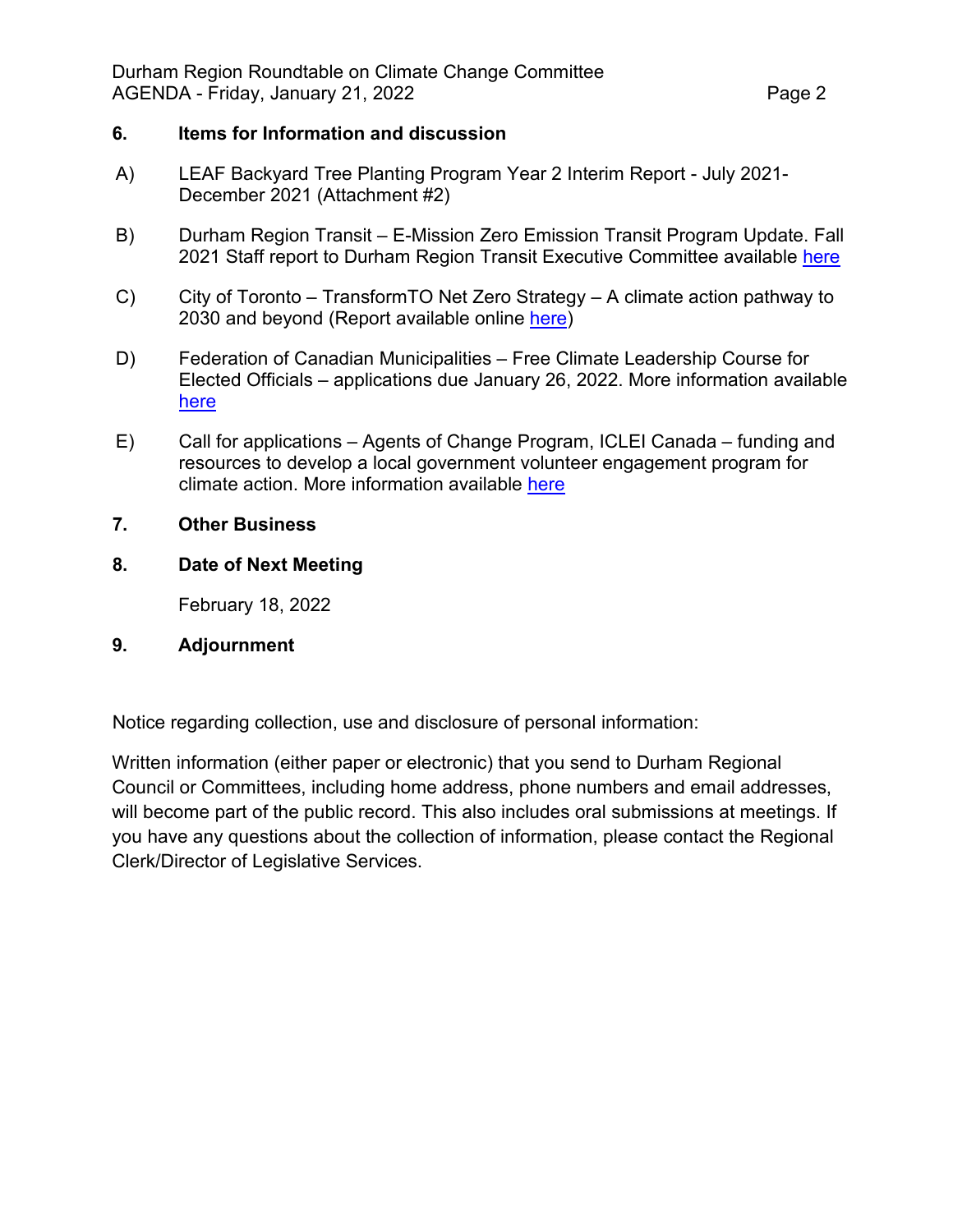If this information is required in an accessible format, please contact 1-800-372-1102 ext. 2097.

# **Regional Municipality of Durham**

# **MINUTES**

# **DURHAM REGION ROUNDTABLE ON CLIMATE CHANGE**

# **November 19, 2021**

A regular meeting of the Durham Region Roundtable on Climate Change was held on Friday, November 19, 2021 in the Council Chambers, Regional Municipality of Durham Headquarters, 605 Rossland Road East, Whitby at 10:04 AM. In accordance with Provincial legislation, electronic participation was permitted for this meeting.

# **1. Roll Call**

Present: D. Hoornweg, Citizen Member, Chair

| . ו טטטו                 | 2. Hoommog, OMZUN MOMDU, ONGH<br>E. Baxter-Trahair, CAO<br>P. Cohen, Youth Citizen Member attended the meeting at 10:07 AM<br>Councillor Crawford, Works Committee attended the meeting at 10:32 AM<br>C. Desbiens, Citizen Member<br><b>Regional Chair Henry</b><br>J. Kinniburgh, Citizen Member                                                                                                                                                                                       |
|--------------------------|------------------------------------------------------------------------------------------------------------------------------------------------------------------------------------------------------------------------------------------------------------------------------------------------------------------------------------------------------------------------------------------------------------------------------------------------------------------------------------------|
|                          | Councillor Leahy, Finance & Administration Committee<br>C. Mee, Citizen Member<br>R. Plaza, Citizen Member<br>K. Senyk, Citizen Member<br>K. Shadwick, Citizen Member<br>J. Taylor, Citizen Member<br>M. Vroegh, Citizen Member, Vice-Chair<br>*all members of the committee participated electronically                                                                                                                                                                                 |
| Absent:                  | <b>Councillor Chapman, Health and Social Services Committee</b><br>T. Hall, Citizen Member<br>Councillor Highet, Planning & Economic Development Committee<br>G. MacPherson, Citizen Member                                                                                                                                                                                                                                                                                              |
| <b>Staff</b><br>Present: | S. Austin, Director of Strategic Initiatives, Office of the CAO<br>R. Inacio, Systems Support Specialist, Corporate Services - IT<br>M. Kawalec, Climate Change Coordinator, Office of the CAO<br>I. McVey, Manager of Sustainability, Office of the CAO<br>J. Sochacki, Superintendent, Facilities Maintenance, Works Department<br>K. Smith, Committee Clerk, Corporate Services - Legislative Services<br>L. Fleury, Legislative Officer and Deputy Clerk Pro Tem, Corporate Services |

– Legislative Services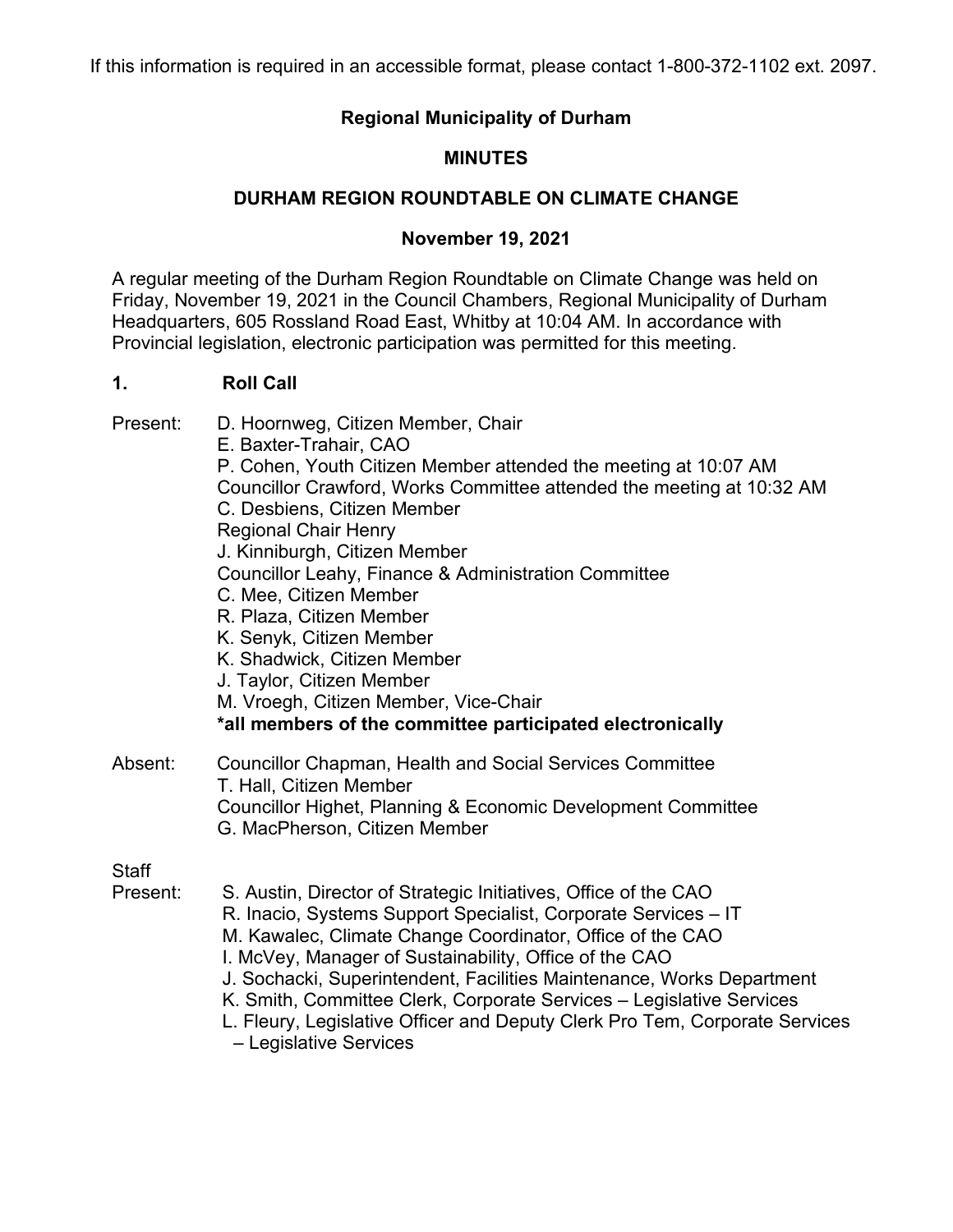# **2. Declarations of Interest**

There were no declarations of interest.

# **3. Adoption of Minutes**

Moved by Councillor Leahy, Seconded by J. Kinniburgh, That the minutes of the regular Durham Region Roundtable on Climate Change meeting held on October 15, 2021, be adopted. CARRIED

# **4. Delegations**

There were no delegations.

# **5. Presentations**

A) Ajax Green Development and Environmental Design Guidelines – Cameron Richardson, Supervisor of Environmental Sustainability & Climate Change

> Cameron Richardson, Supervisor of Environmental Sustainability & Climate Change provided a PowerPoint presentation regarding Green Development and Environmental Design Guidelines (GDEDG) for the Town of Ajax. A copy of the Green Development and Environmental Design Guidelines (GDEDG) for the Town of Ajax was provided to the Committee before the meeting.

Highlights from the presentation included:

- Background
- Discussion
- GDEDG Steering Committee
- Phase 1
- Phase 2
- Draft GDEDG and Metrics
- **Impact Categories**
- **Metrics**
- Next Steps Phase 2
- Next Steps Phase 3
- **Conclusions**

C. Richardson responded to questions from the Committee regarding the proposed incentive design and financial incentive routine review of metrics; how public consultation will be promoted to provide input to the plan; how outreach for consultation will be targeted for youths; and suggestions to implementing a community outreach and engagement team.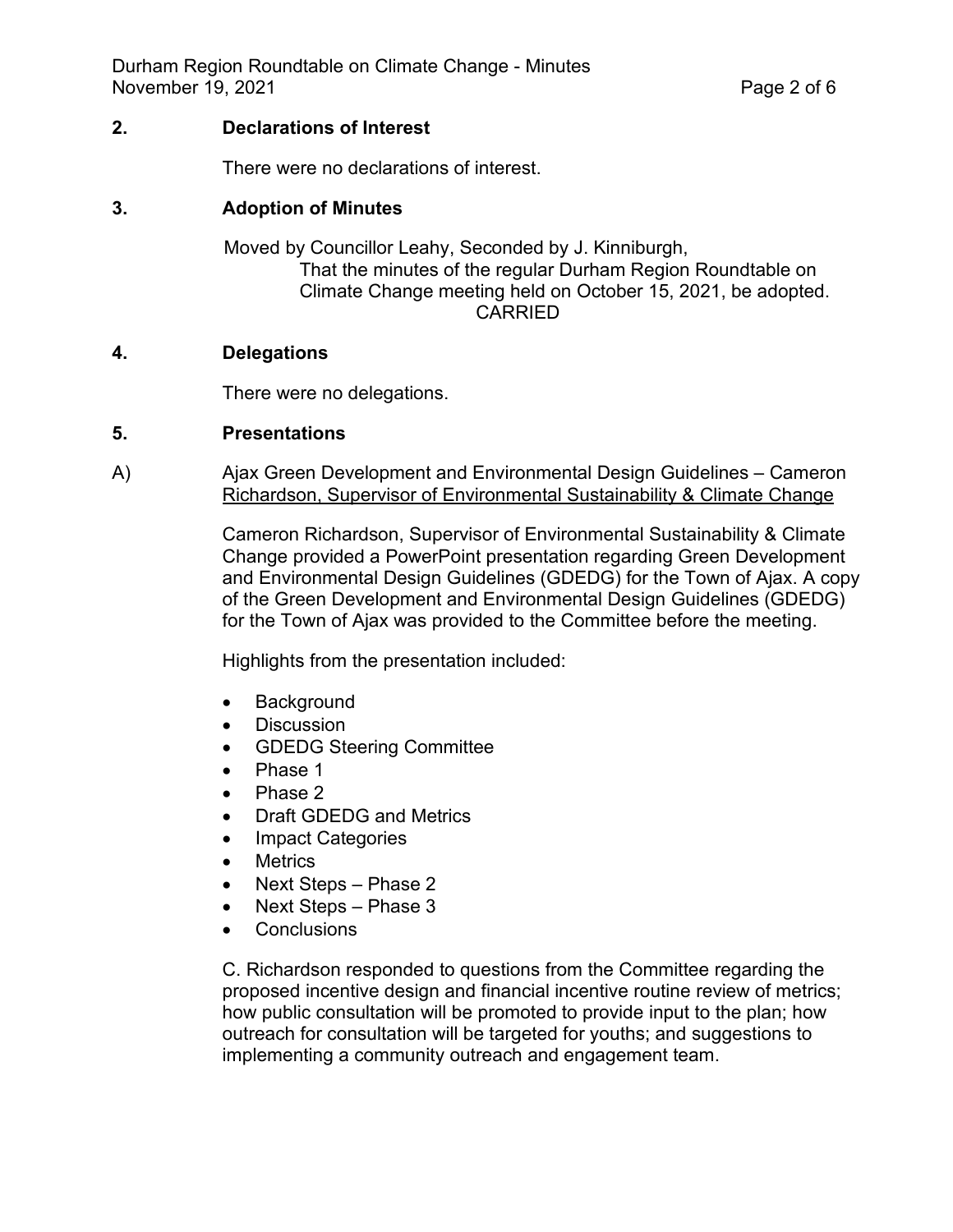B) Dan Hoornweg, Associate Dean and Professor, Faculty of Energy Systems and Nuclear Science, Ontario Tech University, and Ian McVey, Manager of Sustainability, re: Sustainability of the Great Lakes Region [Item 6. B)]

> Dan Hoornweg, Associate Dean and Professor, Faculty of Energy Systems and Nuclear Science, Ontario Tech University, and Ian McVey, Manager of Sustainability provided a PowerPoint presentation regarding Sustainability of the Great Lakes Region.

Highlights from the presentation included:

- Global Trends (Climate Change Only One of Several)
- Policy Insights Sustainable Great Lakes
	- o Cumulative Stresses on the Great Lakes
	- o Projected Geographical Shift of Human Temperature Niche
	- o Bio-Physical Indicators, Great Lakes Region
	- o Socio-Economic Indicators, Great Lakes Region
- Sustainability Assessment of Cities within the Great Lakes Region
- Sustainable Development Goals
- Toronto Region at a Fork in the Road
- Welcome to the Anthropocene
- Ontario's GHG Focus Needs to be Transportation
- Toronto (GGH), Canada Bio-Physical Indicators
- Toronto (GGH), Canada Socio-Economic Indicators
- Cities and Regions Now in a League of their Own

D. Hoornweg responded to questions from the Committee regarding the key factors that are deteriorating the great lakes; ways as a Region to obtain sustainable development goals through transportation, building code, and socio-economic factors; and the key indicators showing the great lakes are deteriorating.

The Committee thanked D. Hoornweg for his presentation and stated that the presentation was very valuable and to present it as many times as he can.

C) Ian McVey, Manager of Sustainability, Durham Region re: Climate and Sustainability Program Update

> Ian McVey, Manager of Sustainability, provided a PowerPoint presentation regarding a Climate and Sustainability Program Update.

I. McVey provided updates on the following projects:

- Update items
- Corporate Climate Action: Background
- 2025 Carbon Reduction Forecast by Major Initiative(s) DRAFT
- CCAP Identified: Short-term Corporate GHG Reduction Priorities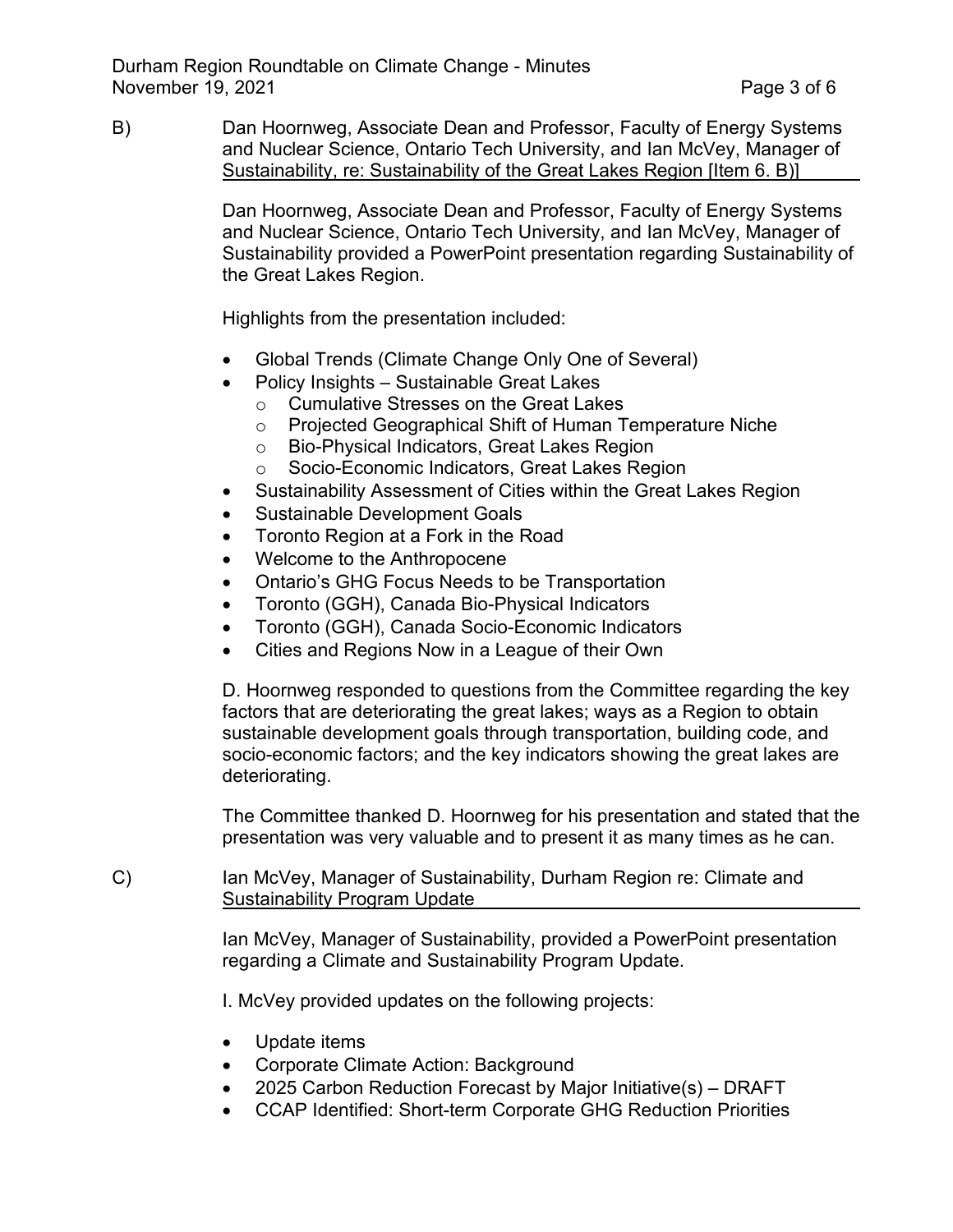- Corporate Climate Action Next Steps
- Durham Greener Homes Program (program formerly known as D-HESP)
- DCEP Implementation Governance Context
- DCEP Implementation Governance Taskforce
- DCEP Implementation Governance
- Envision Durham
- Durham Flood Risk Assessment Initiatives
- Examples of Two Flood Risk Assessments
- Region-wide Flooding Website
- Towards a Durham Flood Resilience Strategy
- COP26 Glasgow Climate Pact Local Government Perspectives

I. McVey responded to questions from the Committee regarding whether lower density or higher density homes are being pushed by the building and development industry; whether there have been presentations on the greener homes program; key ways to reduce the carbon reduction forecast; and ways to reduce GHG emissions throughout the Region

I. McVey advised he would follow up on ways to reduce GHG emissions through a forum for public, private, or small businesses to come together to share and exchange best practices.

## **6. Items for Information and Discussion**

A) COP26 Glasglow Summit – Discussion of Key Takeaways for Durham Region

> A copy of the COP26 Glasglow Summit – Discussion of Key Takeaways for Durham Region was provided to the Committee members prior to the meeting and received.

B) Sustainable Great Lakes – A Regional Assessment of Sustainability in the Binational Great Lakes Megaregion

> A copy of the Sustainable Great Lakes – A Regional Assessment of Sustainability in the Binational Great Lakes Megaregion was provided to the Committee members prior to the meeting and received.

C) Sink or Swim – Transforming Canada's Economy for a Global Low-Carbon Future – Canadian Institute for Climate Choices

> A copy of the Sink or Swim – Transforming Canada's Economy for a Global Low-Carbon Future – Canadian Institute for Climate Choices was provided to the Committee members prior to the meeting and received.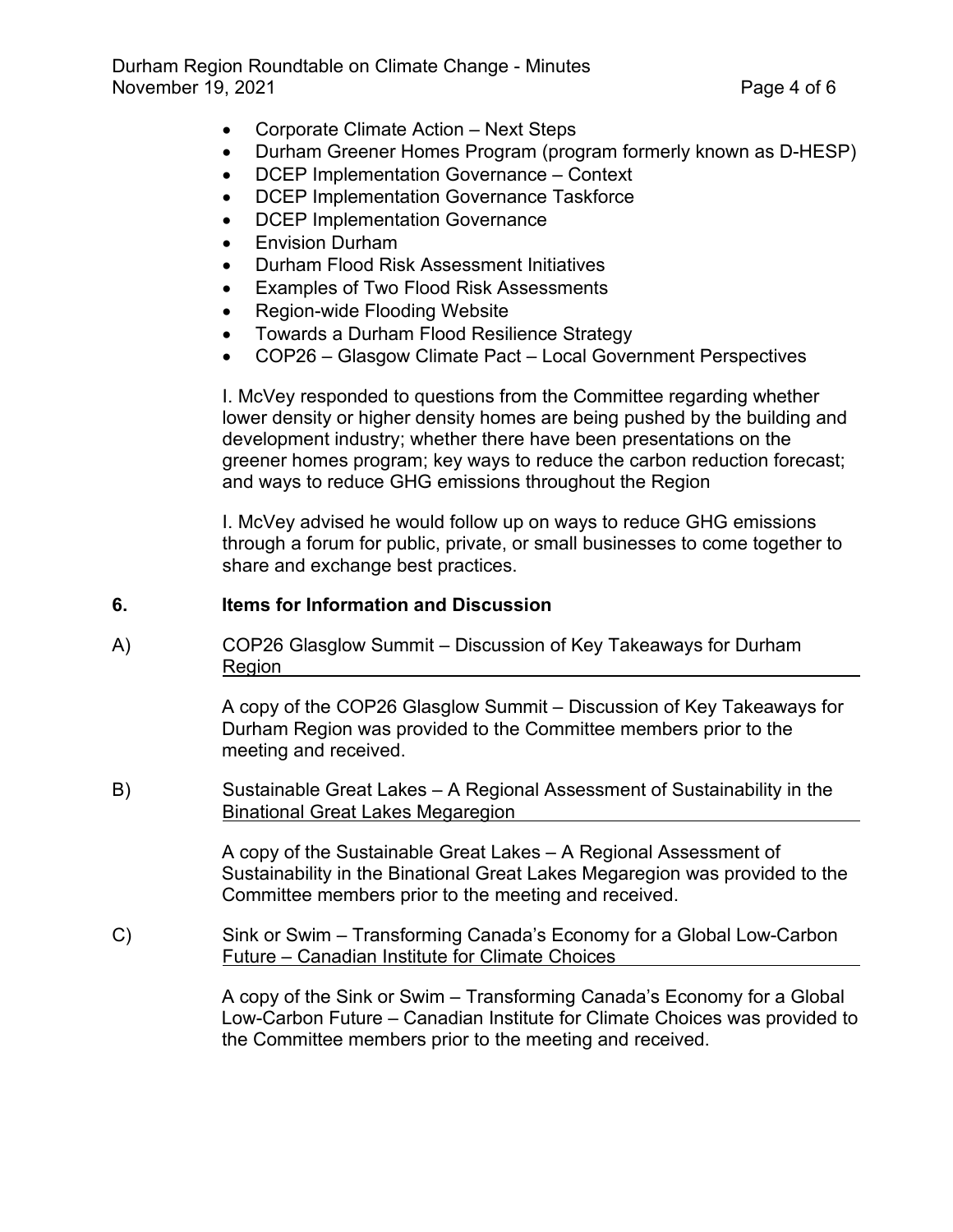D) The \$2 Trillion Transition – Canada's Road to Net Zero – RBC Thought Leadership

> A copy of the \$2 Trillion Transition – Canada's Road to Net Zero – RBC Thought Leadership was provided to the Committee members prior to the meeting and received.

E) Ontario Power Generation – The Climate Challengers Podcast Series

A copy of the Ontario Power Generation – The Climate Challengers Podcast Series was provided to the Committee members prior to the meeting and received.

F) The Lancet Countdown on Health and Climate Change – Policy Brief for Canada

> A copy of the Lancet Countdown on Health and Climate Change – Policy Brief for Canada was provided to the Committee members prior to the meeting and received.

G) Municipal Energy & Emissions Database (MEED)

A copy of the Municipal Energy & Emissions Database (MEED) was provided to the Committee members prior to the meeting and received.

H) New Green Tech Hub Announced: EaRTH District

A copy of the new Green Tech Hub: EaRTH District was provided to the Committee members prior to the meeting and received.

I) 2022 Durham Region Roundtable on Climate Change (DRRCC) Meeting Schedule

> A copy of the 2022 Durham Region Roundtable on Climate Change (DRRCC) Meeting Schedule was provided to the Committee members prior to the meeting and received.

Discussion ensued regarding the frequency of meetings and whether to change to meeting bi-monthly or to meet more frequently. It was the consensus of the Committee to keep the monthly meeting schedule as presented.

Moved by J. Kinniburgh, Seconded by Councillor Crawford, That the 2022 Durham Region Roundtable on Climate Change Committee (DRRCC) Meeting Schedule, as presented, be approved.

CARRIED